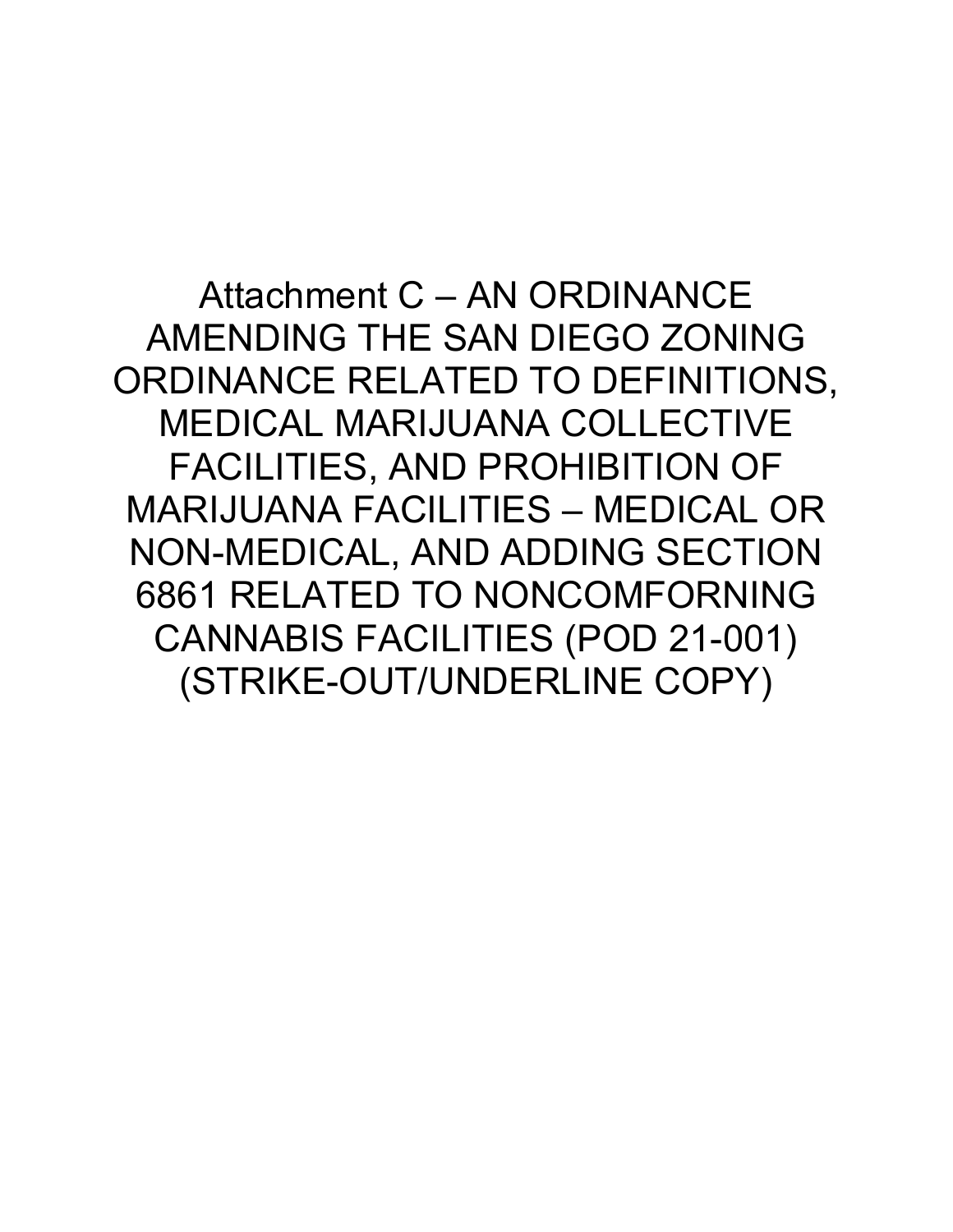# **ORDINANCE NO. \_\_\_\_\_ (N.S.)**

# **AN ORDINANCE AMENDING THE SAN DIEGO COUNTY ZONING ORDINANCE RELATED TO DEFINITIONS, MEDICAL MARIJUANA COLLECTIVE FACILITIES, AND PROHIBITION OF MARIJUANA FACILITIES – MEDICAL OR NON-MEDICAL, AND ADDING SECTION 6861 RELATED TO NONCONFORMING CANNABIS FACILITIES**

The Board of Supervisors of the County of San Diego ordains as follows:

Section 1. The Board of Supervisors finds and determines that the Zoning Ordinance should be updated by amending, adding, or removing various sections regarding Definitions, Nonconforming Cannabis Facilities, Medical Marijuana Collective Facilities, and Prohibition of Marijuana Facilities – Medical or Non-Medical. The Board finds that these amendments are reasonable and necessary for the public health, safety, convenience, and welfare.

Section 2. Section 1110 DEFINITIONS is amended to read as follows:

#### **SEC. 1110. DEFINITIONS**

CannabisMarijuana Facility – Medical and Non-Medical: (a) Any store, office, business, building, property or other facility in or from which cannabismarijuana is sold, given, traded, supplied, bartered, consumed, raised, processed, stored, used, cultivated indoors or outdoors, possessed, or transported; (b) This definition shall not apply to personal cultivation of cannabis allowed under state law.medical marijuana; (1) by a Qualified Patient where the amount of marijuana at no time exceeds 1.5 times the amount allowed by state law for a single Qualified Patient under Health & Safety Code section 11362.77, and no exchanges of marijunana or reimbursements for cannabis occur; and, (2) by a Primary Care Giver where the amount of marijuana at no time exceeds 1.5 times the amount allowed for a single Primary Care Giver under Health & Safety Code section 11362.77, and no exchanges of marijuana or reimbursements for marijuana occur.

Section 3. Section 6861 NONCONFORMING CANNABIS FACILITIES of the Zoning Ordinance is added to read as follows:

### **SEC. 6861. NONCONFORMING CANNABIS FACILITIES**

a. Five Nonconforming Cannabis Facilities. Nonconforming Cannabis Facilities which were lawfully established before April 14, 2017, and documented by the Department include only facilities at the five following locations:

8157 Wing Ave, El Cajon, CA 92020 (APN 387-150-21-00) 736 Montecito Way, Ramona, CA 92065 (APN 281-521-13-00) 618 Pine St, Ramona, CA 92065 (APN 281-065-26-00) 1210 Olive St, Ramona, CA 92065 (APN 281-121-12-00)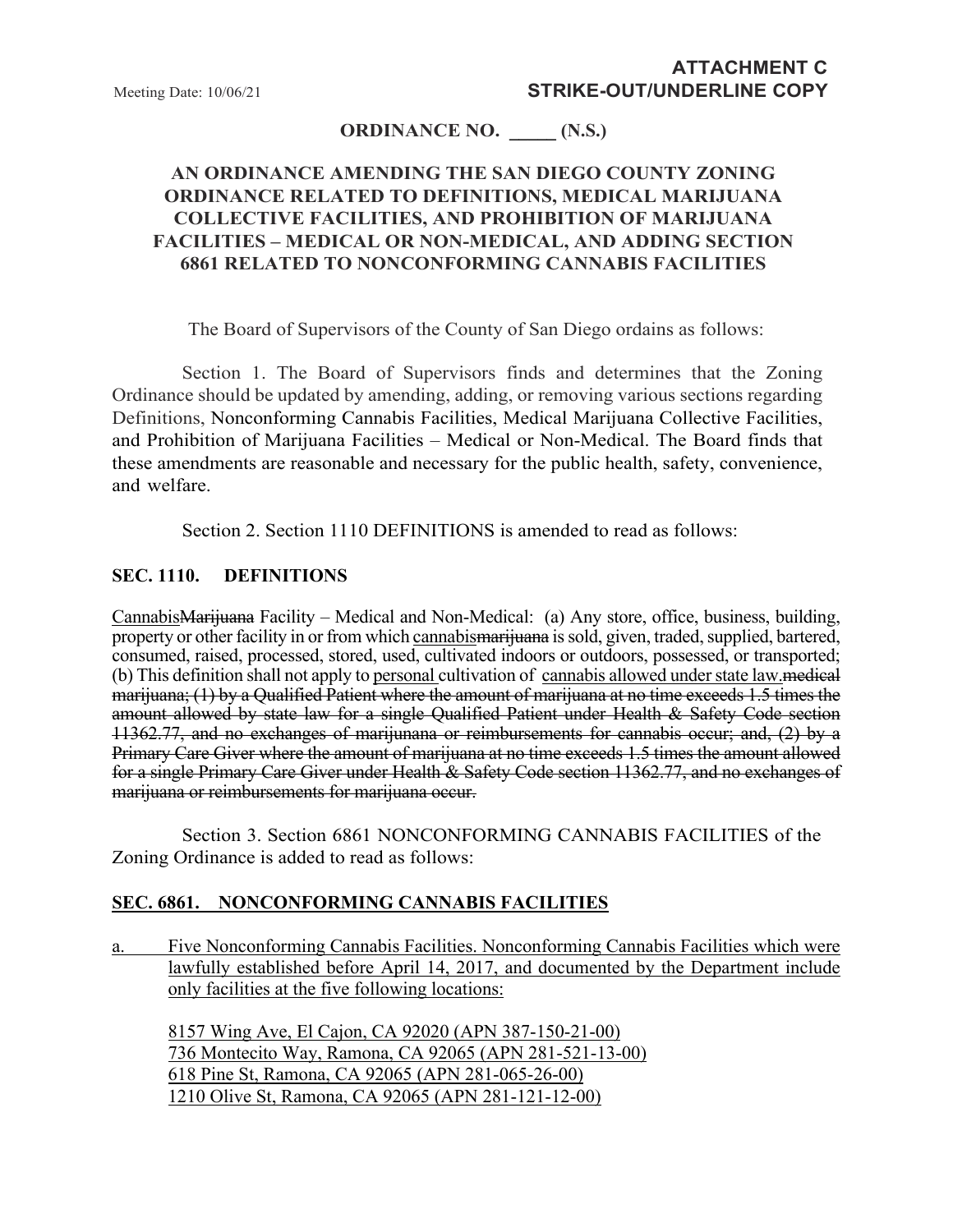8530 Nelson Way, Escondido, CA 92026 (APN 127-222-19-00)

- b. Cannabis Activities. A Nonconforming Cannabis Facility may engage in Medical Cannabis Collective, Commercial Cannabis Microbusiness, or Commercial Cannabis Retailer activities as those terms are defined in Chapter 25 of Division 1 of Title 2 of the San Diego Code of Regulatory Ordinances. A Nonconforming Cannabis Facility operating as a Medical Cannabis Collective shall update its Operating Certificate before engaging in Commercial Cannabis Microbusiness or Commercial Cannabis Retailer activities.
- c. Operation and Construction. Each of the five Nonconforming Cannabis Facilities may do the following:
	- 1. Continue Operation. Continue operations beyond April 14, 2022.
	- 2. Existing Facilities.
		- i. Repair, maintain, or alter existing structures.
		- ii. Add to one or more structures that were permitted before June 9, 2021, up to a cumulative total of 10,000 square feet in floor area.
	- 3. New Construction or Conversion of Small Structures.
		- i. Construct a structure that will not involve the use of significant amounts of hazardous substances and will not exceed 2,500 square feet in floor area.
		- ii. In urbanized areas, as is defined in Section 15387 of Title 14 of the California Code of Regulations, construct up to four commercial cannabis buildings that will not involve the use of significant amounts of hazardous substances and will not exceed a cumulative total of 10,000 square feet in floor area.
- d. Cumulative New Square Footage Limit. A Nonconforming Cannabis Facility may not build more than a cumulative total of 10,000 square feet of new floor area, either by an addition to an existing facility, new construction or conversion of small structures, or a combination thereof.
- e. Ministerial Building Permits. Repair, maintenance, alteration, addition to an existing structure, or construction of a new structure in accordance with this section and used for cannabis purposes shall require approval of a ministerial building permit. Nothing within this Zoning Ordinance shall exempt Nonconforming Cannabis Facilities from the requirements of the Grading Ordinance.
- f. Exemptions from Designators. Repair, maintenance, alteration, an addition to an existing structure, or construction of a new structure in accordance with this section and used for cannabis purposes shall be exempt from B and S Special Area Designators.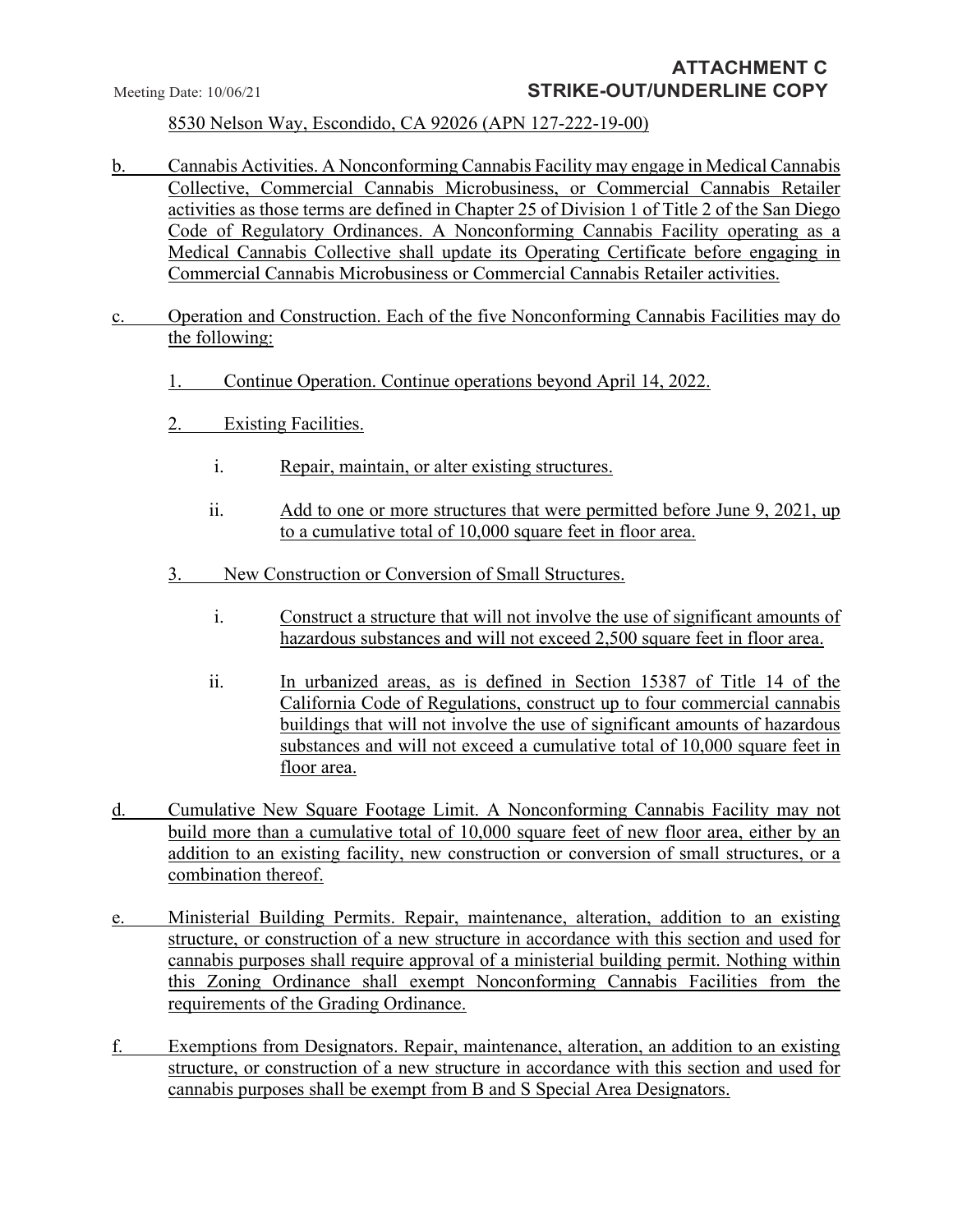- g. Expansions Above Cumulative New Square Footage Limit. A Nonconforming Cannabis Facility may build more than a cumulative total of 10,000 square feet of new floor area, either by an addition to an existing facility, new construction or conversion of small structures, or a combination thereof, upon approval of a Site Plan. Expansions above the cumulative new square footage limit shall not be exempt from any Special Area Designators.
- h. No Visibility or Outdoor Use. Nonconforming Cannabis Facilities shall be designed, constructed, and operated such that no cannabis is visible from any location off the property on which a Nonconforming Cannabis Facility is located. All cannabis activities shall be enclosed within a building.
- i. Other Nonconforming Regulations. Nonconforming Cannabis Facilities are not subject to any other nonconforming regulations outlined in the Zoning Ordinance.
- Change to Conforming Use. A Nonconforming Cannabis Facility may change its use to a noncannabis related conforming use. A Nonconforming Cannabis Facility shall transition to a conforming cannabis facility upon the County adopting regulations making cannabis activities a conforming use.

Section 4. Section 6935 MEDICAL MARIJUANA COLLECTIVE FACILITIES of the Zoning Ordinance shall be removed in its entirety:

### **SEC. 6935. MEDICAL MARIJUANA COLLECTIVE FACILITIES**

Amortization of Nonconforming Medical Marijuana Collective Facilities. Notwithstanding Section 6852, a nonconforming Collective Facility which was lawfully established before April 14, 2017 shall cease operations no later than April 14, 2022. In order for a Collective Facility to be "lawfully" established it must have applied for and obtained a building permit and/or a certificate of occupancy and Sheriff's Operating Certificate prior to commencing operations, or received County approval of a vested right to continue under previous regulations. The Collective Facility may apply for one six-month extension of this period. The Director may grant that extension upon determining that the operator would be subjected to unreasonable financial hardship if forced to cease operations, considering (1) the term of any applicable lease for the premises and whether it may be modified or terminated; (2) the non-recoverable costs of any improvements that would only be of use to the Collective Facility; (3) the profits which have been received during the period from April 14, 2017 to April 14, 2022, and (4) the potential for other conforming uses to locate on the site.

Any nonconforming medical marijuana collective facility shall not be expanded, enlarged, extended or alered except that the use may be changed to a conforming use.

Section 5. Section 6976 PROHIBITION OF MARIJUANA FACILITIES MEDICAL OR NON-MEDICAL of the Zoning Ordinance are amended to read as follows: